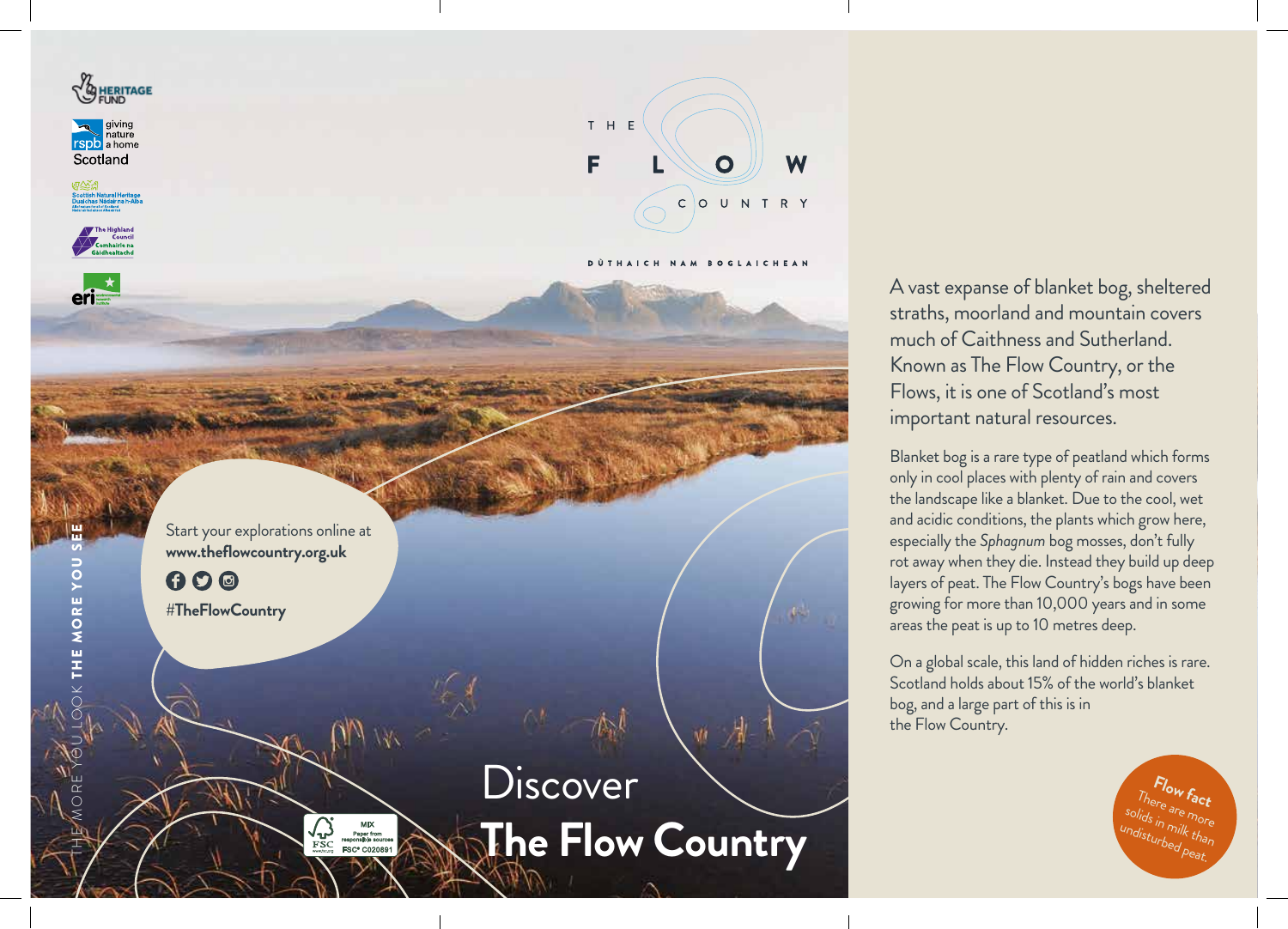# **Discover The Flow Country**

#### Key sites

- **1** Caithness Horizons
- **2** Strathnaver Museum
- **3** Cnoc Craggie
- **4** Moine House
- **5** Crask

#### Routes and walks

- **A836: Lairg to Tongue to Moine** A897: Helmsdale to Forsinard
- $\rightarrow$  A9 Helmsdale to Thurso
- **1** Forsinain Trail
- **2** Loch a'Mhuilinn Walk
- **3** Strathy Pools Walk
- **4** Munsary Reserve
- **5** Flows of Leanas





Bogs are home to many species of insects and spiders, as well as amphibians, reptiles and small mammals like shrews. Birds that depend on this wild, unspoilt environment include red-throated and black-throated divers, golden plover and greenshank. Birds of prey like merlin, short-eared owls and golden eagles hunt over the moss and pools.

It's not always easy to see some of the rare animal species because the peatlands they live in are so vast. Being so remote and undisturbed is what makes the Flows an ideal place for many nesting birds.

The Flow Country is on the UK's tentative list for World Heritage Site status and it is considered to be the best peatland habitat of its type anywhere in the world. It is the quality and extent of the blanket bog that makes the site so important and justifies its position as a potential World Heritage Site.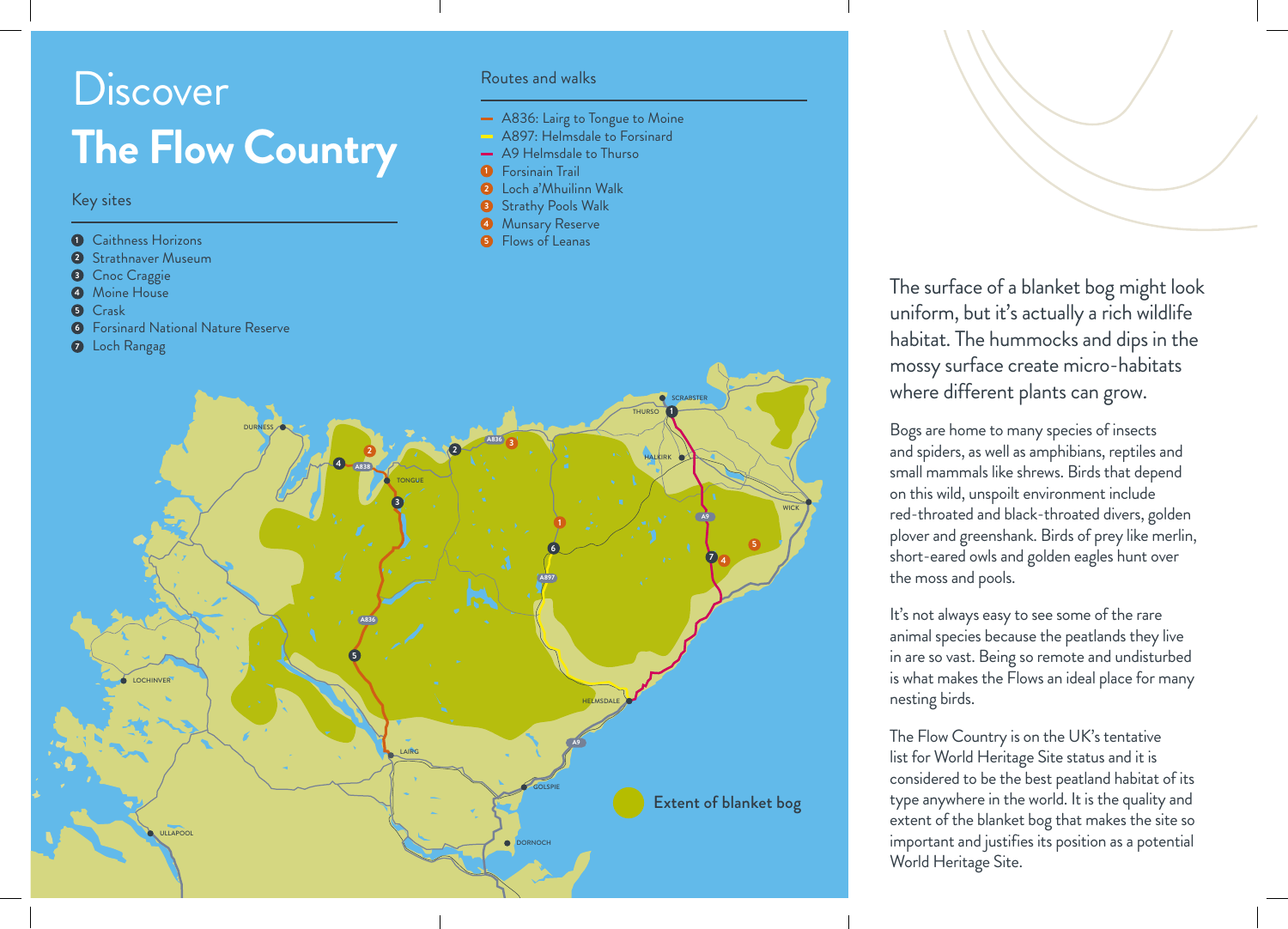# How peat helps the climate

#### **Flow fact**

It's been estimated that the carbon store in Scotland's peatlands represent 100 years worth of the country's emissions from burning fossil fuels: it would be disastrous if this were to be released.

> **Sphagnum moss**  *Image: Lorne Gill, SNH*

and a layer of peat-forming plants, particularly *Sphagnum* mosses. When bogs are damaged, for example through drainage or too much grazing and trampling, carbon is released through oxidation or erosion. It is important to ensure that the undisturbed bogs of the Flow Country remain in good condition and to restore any damaged bogs.

As peatlands get all their water from rain, they are greatly influenced by rainfall patterns and air temperature . They have the potential to be damaged by climate change, but research indicates that, if healthy, peatlands can be quite resilient to climatic changes.

All green plants absorb carbon dioxide from the atmosphere, which is released when they die and rot away. In healthy peat bogs, however, moss and other plants don't fully decay when they die. Instead they compress down to form a layer of peat that stores the carbon.

Peat acts as a carbon store or 'sink', which is why peat bogs are so important as a defence against climate change. The Flow Country's peat bogs store about 400 million tonnes of carbon, which is more than three times the amount in all of Britain's woodlands. The subset of the Health and Healthy peatlands depend on a wet climate

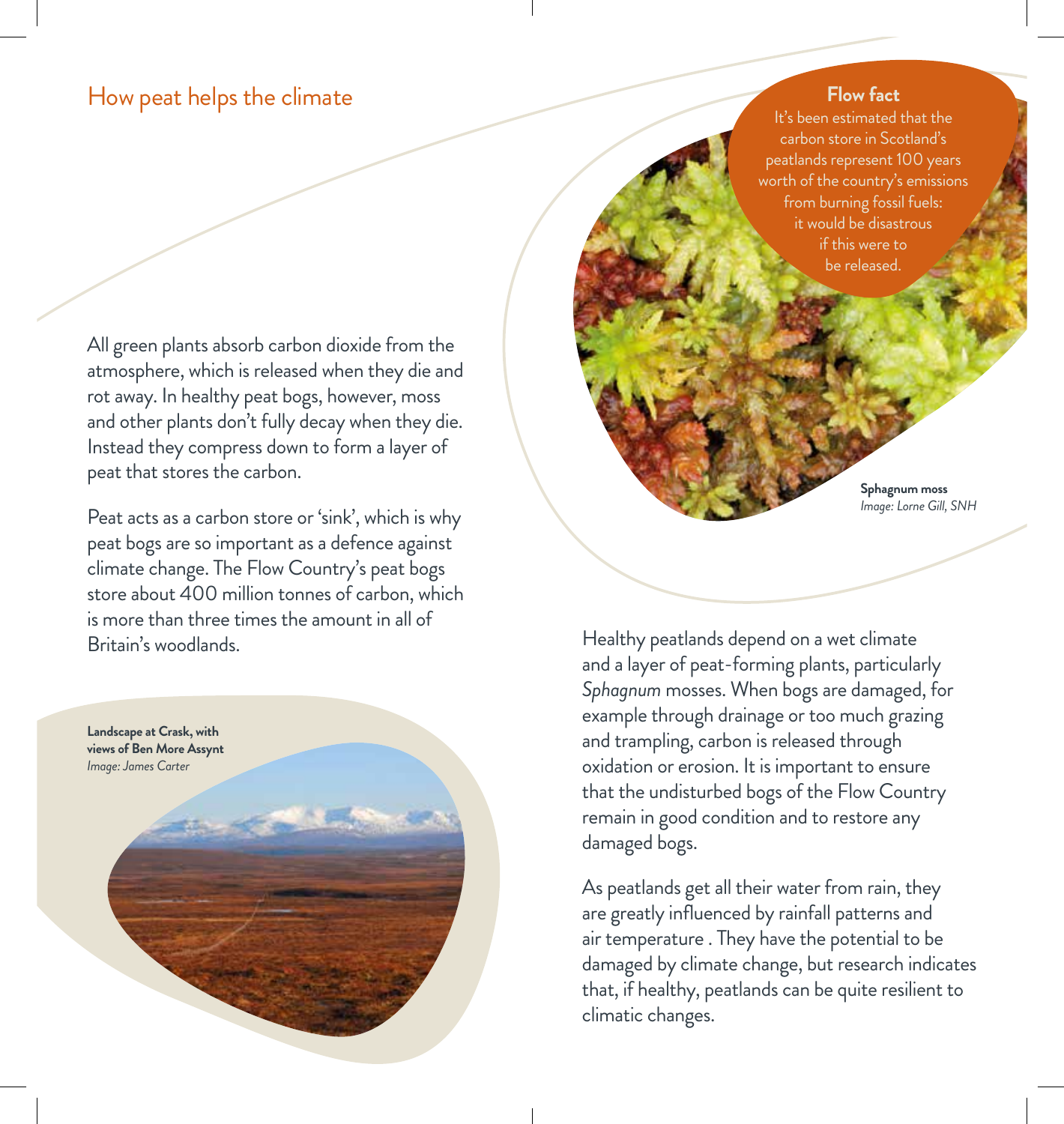# Restoring the Flows

**A flux tower, which monitors gas exchange** *Image: Andy Hay, RSPB*

For thousands of years, human activity left the peat bogs of the Flow Country largely untouched. During the twentieth century, improvements in technology meant that land previously seen as barren and useless could be drained for agriculture and forestry. Government funding after both the First and Second World Wars funded hill drainage across large areas of peatland. Then, in the 1970s and 80s, tax incentives led to an increase in forest planting. Large areas of the bog that had been treeless for thousands of years were drained, furrowed and planted with non-native conifers. The Flow Country became notorious as

#### **Flow fact**

The Flow Country takes its name from old Norse **Floi** meaning *wet* or *marshy* and was historically pronounced to rhyme with *cow.*

> **Restoration at Dyke, building dams helps raise the water table and re-establish pools**  *Image: Paul Turner, RSPB*

a battleground between investors and conservationists, who were concerned at the destruction of such a rare, undisturbed habitat. In the end, the tax incentives were stopped, and it's now become clear that forests planted on deep peat will never produce a valuable crop of timber.

The Peatlands Partnership was formed in 2006 and has a new approach to managing the Flows. Its vision is for a landscape underpinned by a healthy environment, at the heart of which is the great expanse of wild peatland habitat. Forestry and agriculture are part of a mosaic of productive land use in the straths (the fertile valleys in between the hill and bog) and along the coast.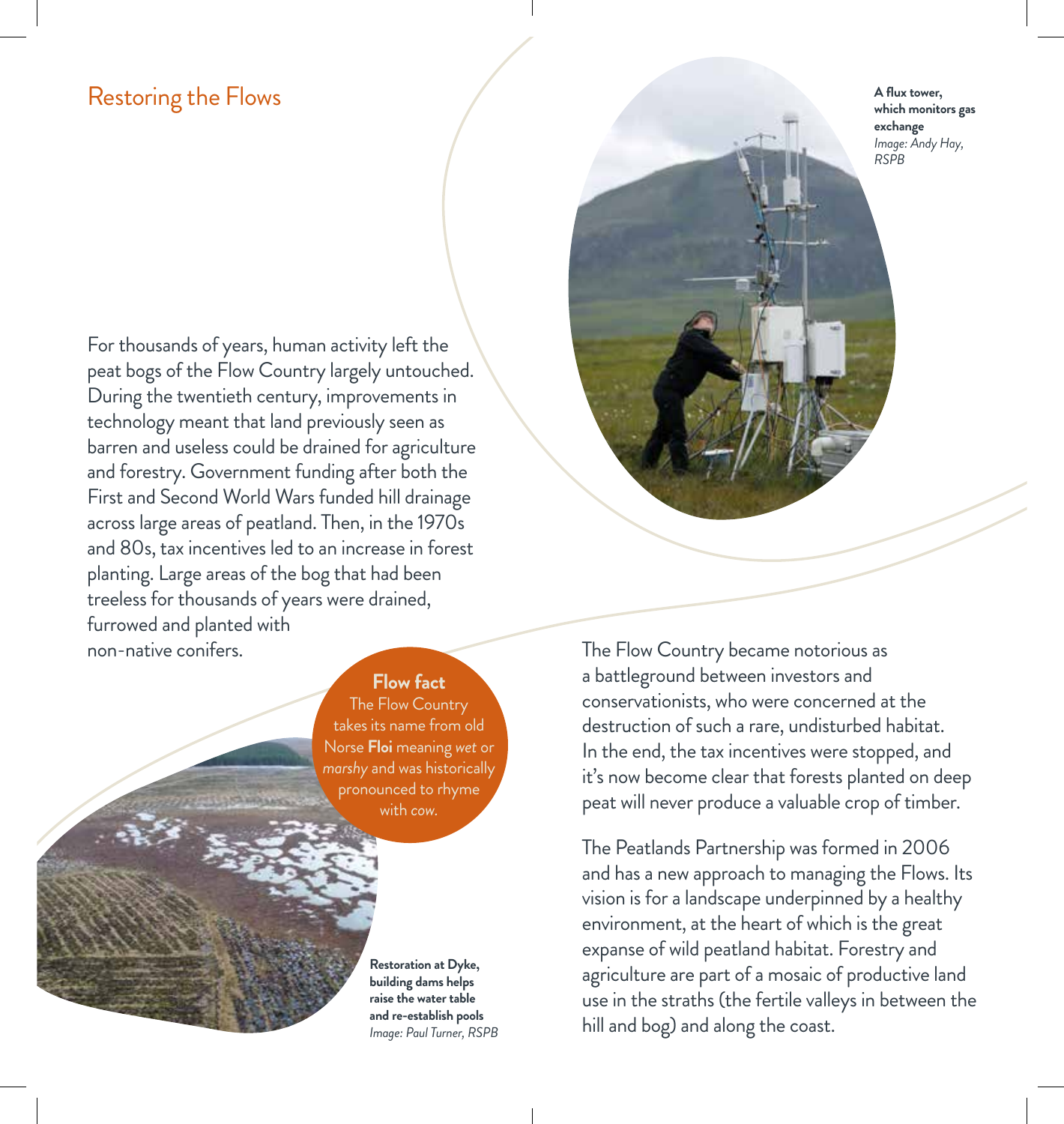# Repairing the damage **Creating dams, to**

**restore the water table** *Image: Paul Turner, RSPB*



Since the 1990s, scientists and conservationists have been researching techniques that can restore drained and damaged bogs in the Flow Country. RSPB Scotland, Scottish Natural Heritage, Forestry and Land Scotland, Plantlife Scotland and private land owners have been working together to apply those techniques to large areas.

Restoring a bog from a forestry plantation takes a lot of work. It begins with felling the trees. Drains and furrows are blocked to restore the water table to its original level and as much woody material as possible is removed. For many years, trees may grow from seeds left in the soil or from nearby plantations and these have to be removed.

It does not take long for signs of a healthy bog to appear, once the trees have been felled and the ground is waterlogged again. *Sphagnum* mosses and other peatland plants begin to grow back, and insects and birds that depend on the wet peatland return. Repairing damaged sections needs careful research, hard work and patience. The Flows have developed over thousands of years, and it may be decades before the damage is fully repaired, if ever.

#### **Flow fact**

Water is a big part of the Flow Country landscape, and if the bogs are in good condition, the water in the rivers and lochs is of very high quality.

> **Volunteers on a winter work party at Forsinard** *Image: Lorne Gill, SNH*

**Volunteers remove regenerating trees** *Image: Paul Turner, RSPB*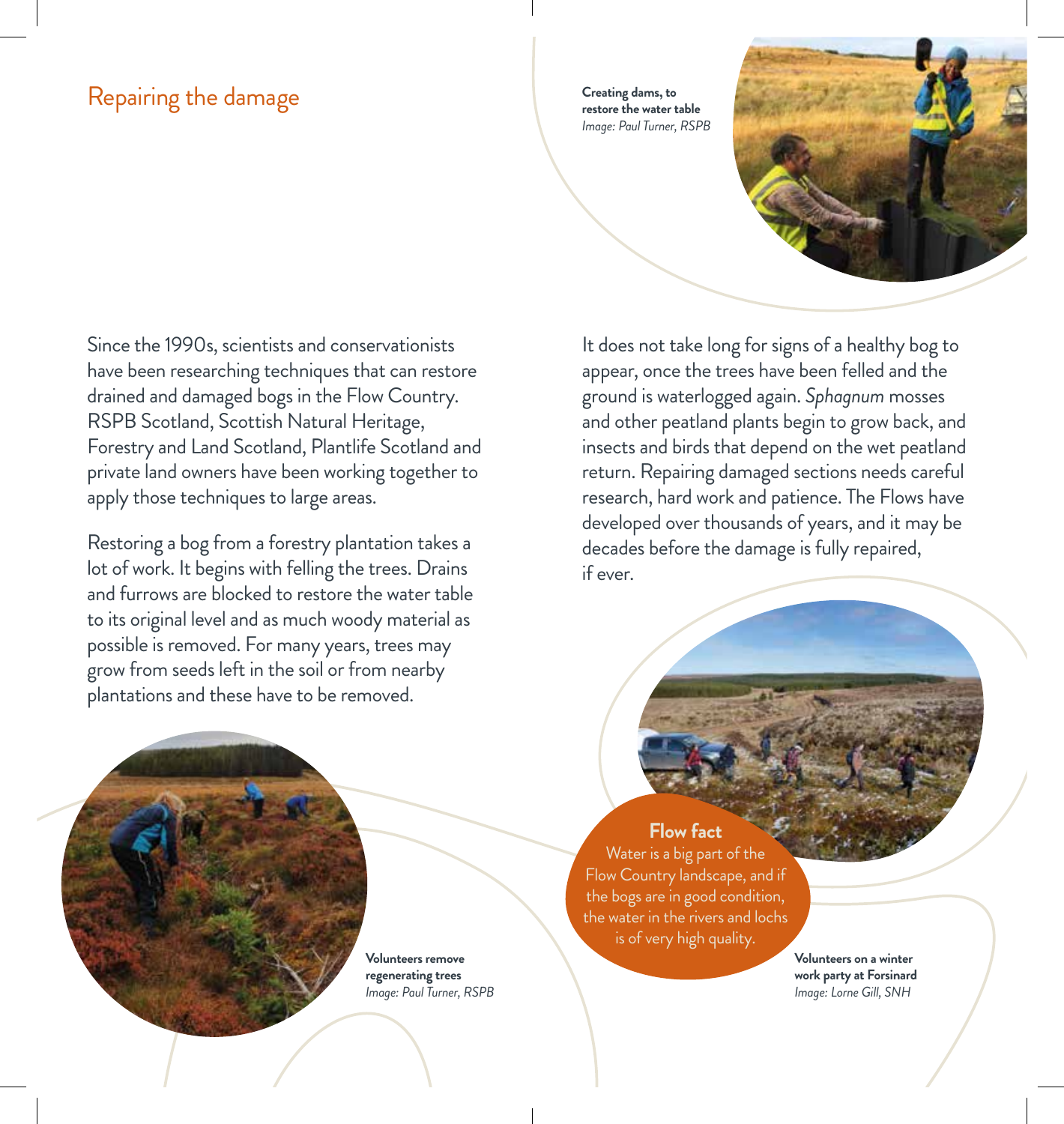# What you can see in the Flow Country



**In the Spring and Summer, birds come from all over the UK and beyond, to breed in the wild Flow Country.**

**Golden plover** *(Pluvialis apricaria)* arrive between March and July and remain until the autumn. If you walk the Forsinain Trail you may see them in the fields close to the farm — listen out for their plaintive 'peep'.



You should be able to hear their song alongside that of the **skylark** *(Alauda arvensis)* — another summer visitor. Whilst widespread here, their numbers are in decline.



The **meadow pipit** *(Anthus pratensis)* is the most common songbird in upland areas. Its numbers are in decline, but, alongside the **wheatear** *(Oenanthe oenanthe)*, it is a regular sight in the roadside fields throughout the Flow Country.

Another species in decline, **curlew** *(Numenius arquata)* are the largest wading bird in Europe and are easily identified by its long, downcurved bill. The Flow Country is an important breeding area for these graceful birds.





Harder to spot are **greenshank** *(Tringa nebularia)* and **dunlin** *(Calidris alpine)*. Both visit in the summer to breed, and can be seen close to the pools and rivers of the Flow Country.



The most common bird of prey in the UK, **buzzards** *(Buteo buteo)* are regularly spotted throughout the year along the roads through the Flow Country. A less common resident bird of prey you might see is the **hen harrier** *(Circus cyaneus)*. During the spring time, you may be lucky enough to see the male hen harrier's dramatic mating ritual the sky dance.



**Red-throated diver** *(Gavia stellata)* and **black-throated diver** *(Gavia arctica)* enjoy the peace of the lochs of the farthest reaches of the Flow Country during the breeding season.

The **short-eared owl** *(Asio flammeus)* is one of the few resident birds here that is easier to spot in the winter.



*Images: Andy Hay, Chris Gomersall, Tom Marshall (rspb-images.com) & Sam Udale-Smith*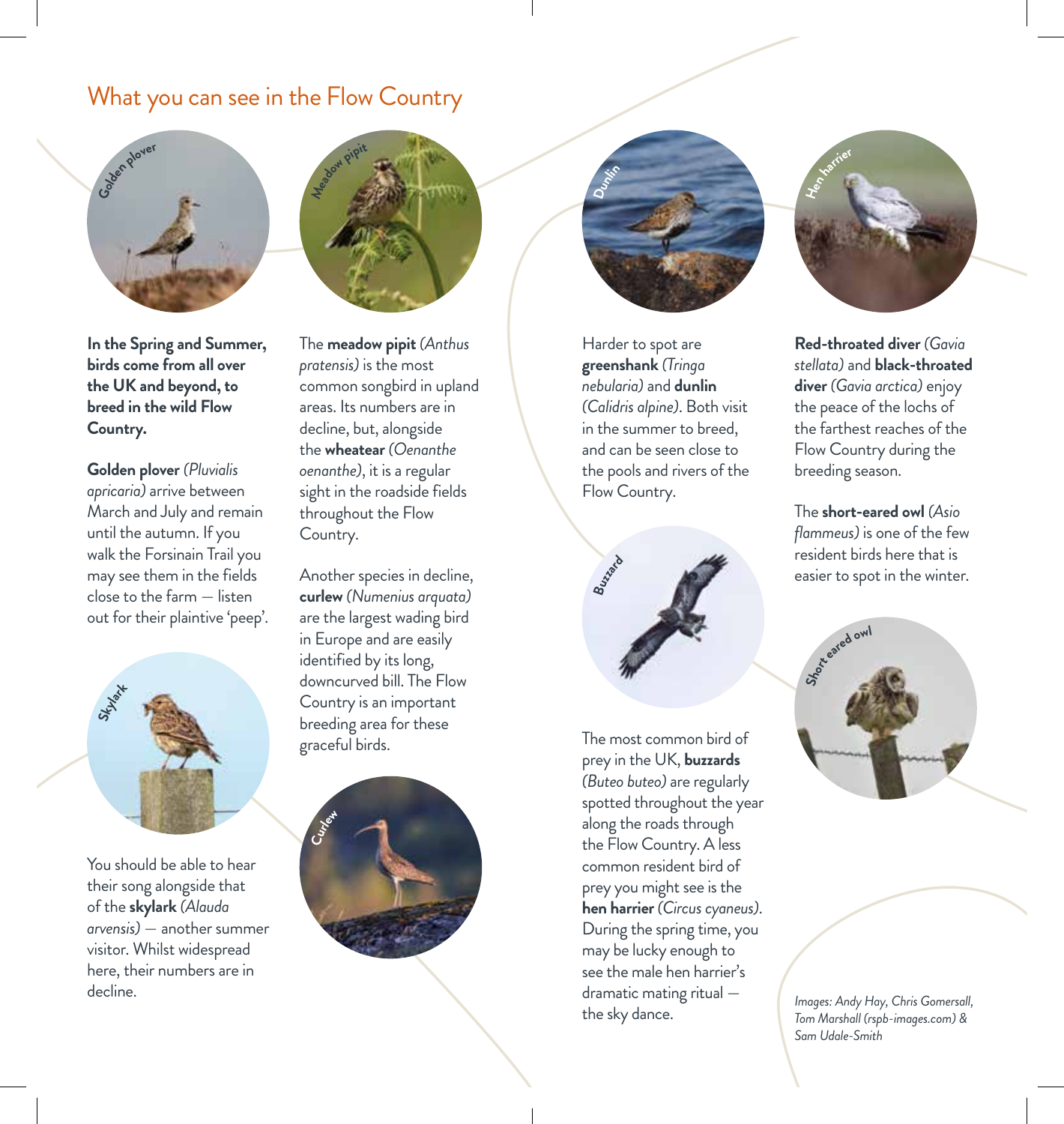# What you can see in the Flow Country



**If insects and peatland plants are your thing then between June and August is the best time to visit.**

One of the most widespread plants in the Flow Country are the *Sphagnum* bog mosses. Easy-to-spot species here include **feathery bog moss**  *(Sphagnum cuspidatum)* and **red bog moss** *(Sphagnum capillofolium)*.

| <b>Samuel Bragnum</b> |  |
|-----------------------|--|
|                       |  |
|                       |  |

Moss and lichen grow well here due to the acidic nature of the soil and the lack of nutrients. Carnivorous plants survive by trapping and eating insects. Named for their sticky insect-trapping 'dew', sundews are in abundance



in the Flow Country. Two species you can easily find are the **roundleaved sundew** *(Drosera rotunifloria)* and **oblong sundew** (*Drosera intermedia)*

Another carnivorous plant on the bog is **butterwort** *(Pinguicula vulgaris)* which has striking purple flowers between May and July.

The fluffy white flower heads of the **common cottongrass***(Eriophorum angustifolium)* and **hares-tail cottongrass** *(Eriophorum vaginatum)* are widely seen across the bog in spring and summer. Misleadingly named, cottongrass is a sedge not a grass.

The yellow flowers of **bog asphodel** *(Narthecium ossifragum)* seen between July and August add a splash of colour to the bog. **Bog myrtle** *(Myrica gale)*, a small shrub, has leaves which give off a distinctive aroma when rubbed. It can be used as a natural midge repellent and has been used in brewing, as a replacement for hops. The plants emerge in May and the leaves turn yellow in October before being shed during the winter.

**Bogbean** *(Menyanthes trifoliata)* is the plant you can see growing out of the water in the pools themselves. The intricate white and pink stars of the flowers are best seen between May and July.



Seen flitting over the bog pools in the summer,

**four-spotted chaser dragonfly** *(Libellula quadrimaculata)* and **large red damselfly** *(Pyrrhosoma nymphula)* are common sights on the walk to the Flows Lookout or on the Forsinain Trail.



**Red deer** *(Cervus elaphus)* can be seen all year round across The Flow Country. Listen out for the roaring of the males during the rutting (mating) season in the Autumn. Dainty **roe deer** *(Capreolus capreolus)* are less common, and distinguishable from red deer by their whiter rump and smaller tail.

*Images: Lorne Gill, Laurie Campbell SNH, Andy Hay (rspb-images.com), John Wright & Sam Udale-Smith*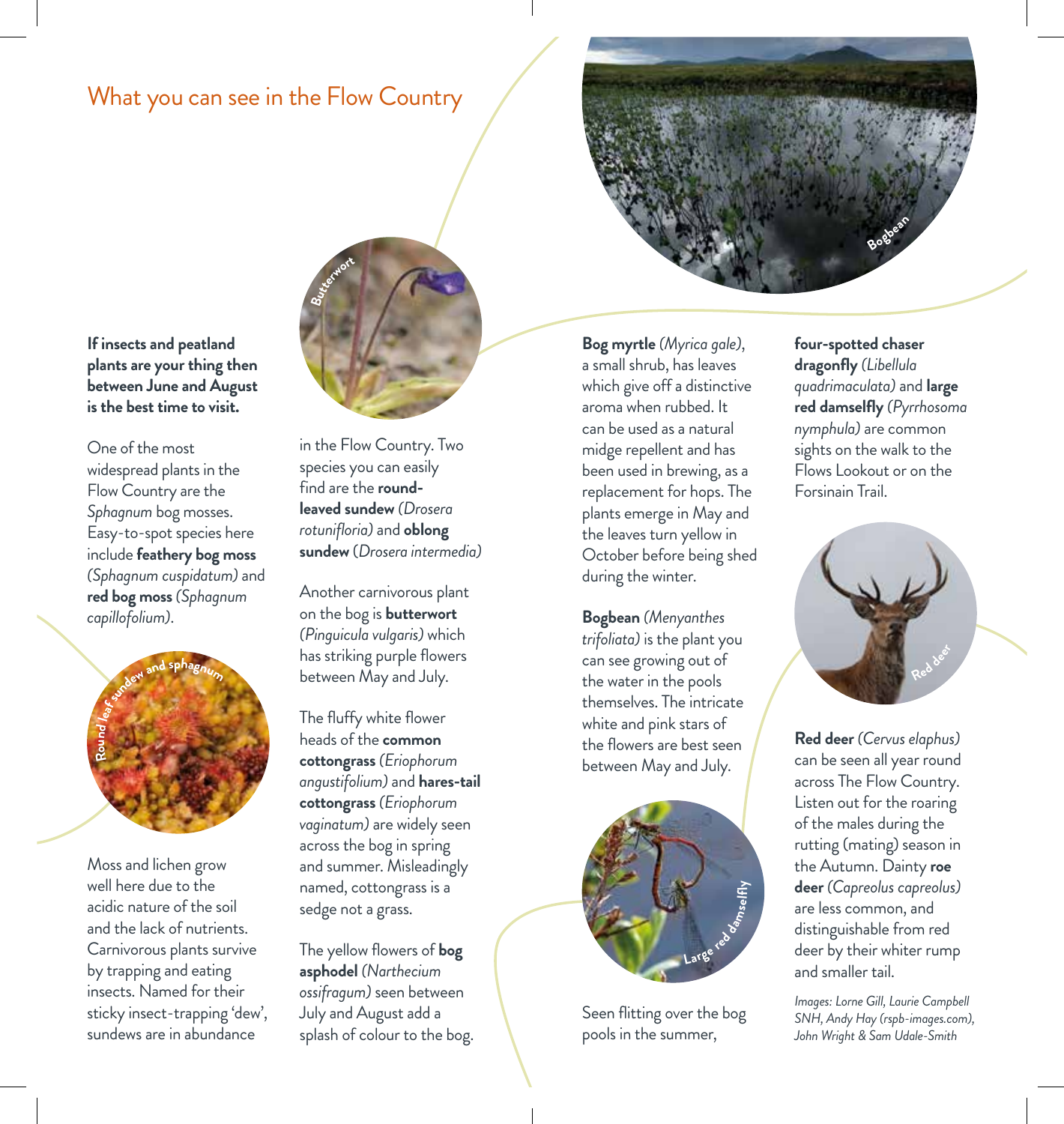# Discover the Flow Country

# **Heading North**  Travel guide and walks in the Flow Country

**Dudh-lochain Trail and the Flows Lookout tower** *Image: Sam Udale-Smith*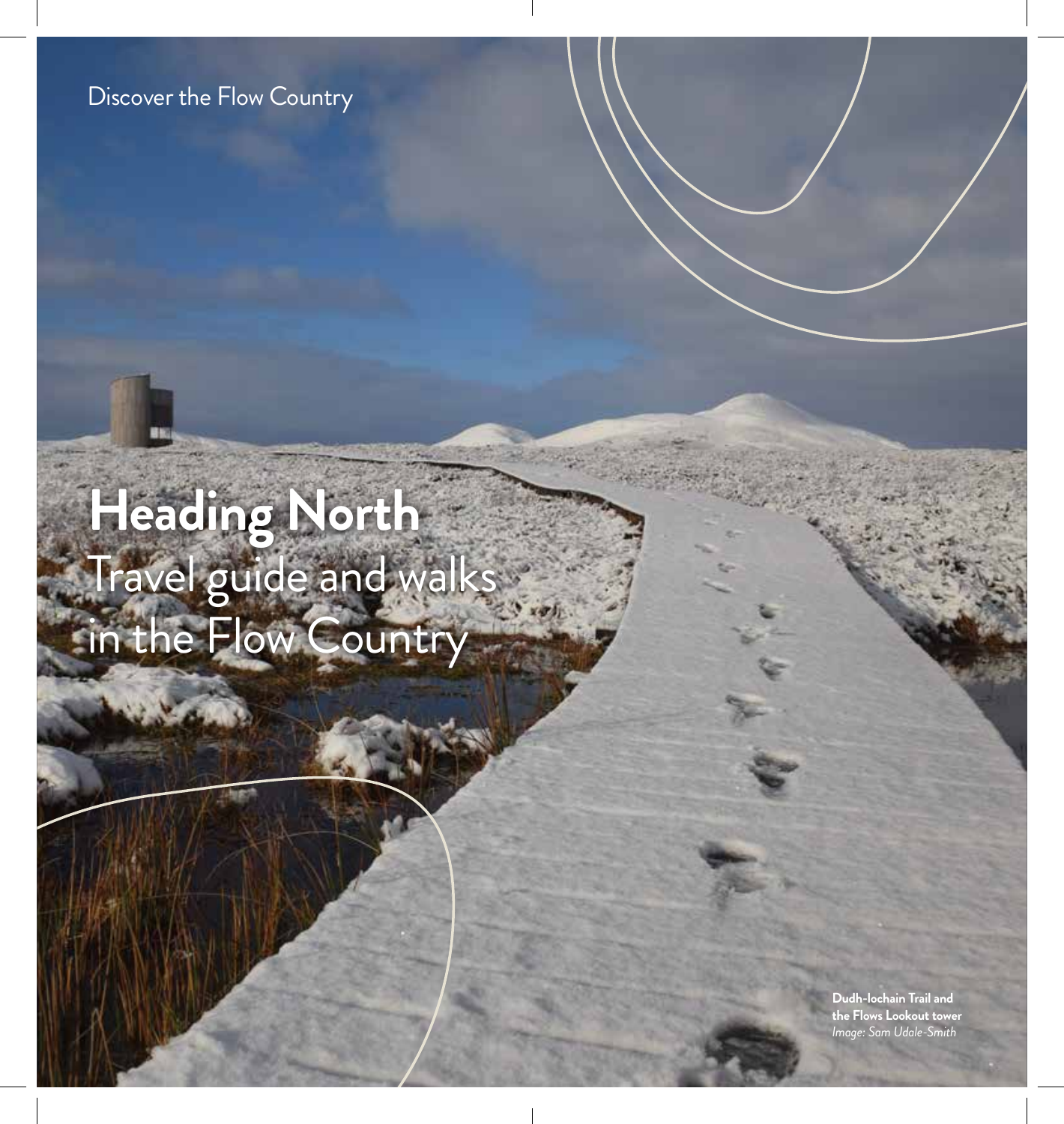# Travelling through the Flow Country by road

**White-tailed eagle**  *Image: Sam Udale-Smith*



#### **A836: Lairg to Tongue to Moine**

To visit the Flow Country from Lairg, head north on the single track A836. Heading away from Loch Shin the landscape to the east is dominated by Dalchork Forest, although large areas of the forest have been restored to peatland in recent years. Just south of the Crask Inn is a view point with information and seating. This is a great place to catch a glimpse of golden or white-tailed eagles or to listen out for greenshank and golden plover as they sing over the peatlands of Cnoc an Alaskie.

At the Crask Inn, the trees disappear to reveal distant views of Ben More Assynt (998m) and Ben Hee (873m) to the west and Ben Klibreck (931m) to the east. In the early morning in spring, it is also sometimes possible to see black grouse *(Tetrao tetrix)* displaying here.

Continuing northwards the road follows the River Vagastie before entering Altnaharra. The road climbs gently to reveal Ben Loyal (764m) to the north and Ben Hope (927m) to the north-west. All around the peatland is broken up by rocky outcrops. At Loch Staing the road passes between two lochs, and then drops down and along the shore of Loch Loyal. The Cnoc Craggie viewpoint, at the top of Loch Loyal, offers a stunning Flow Country panorama!

#### **Cnoc Craggie viewpoint**

At the old quarry at Cnoc Craggie you will find a viewpoint that looks over open peatland towards Borgie Forest. Planted on peatland in the 1920s, this was one of the first forests in Scotland planted by the Forestry Commission.

The straight lines in the peatland in the foreground are an indicator of past peat cutting for fuel.

> **Cnoc Craggie viewpoint**  *Image: Iain Sarjeant*

**Crask viewpoint**  *Image: John Wright*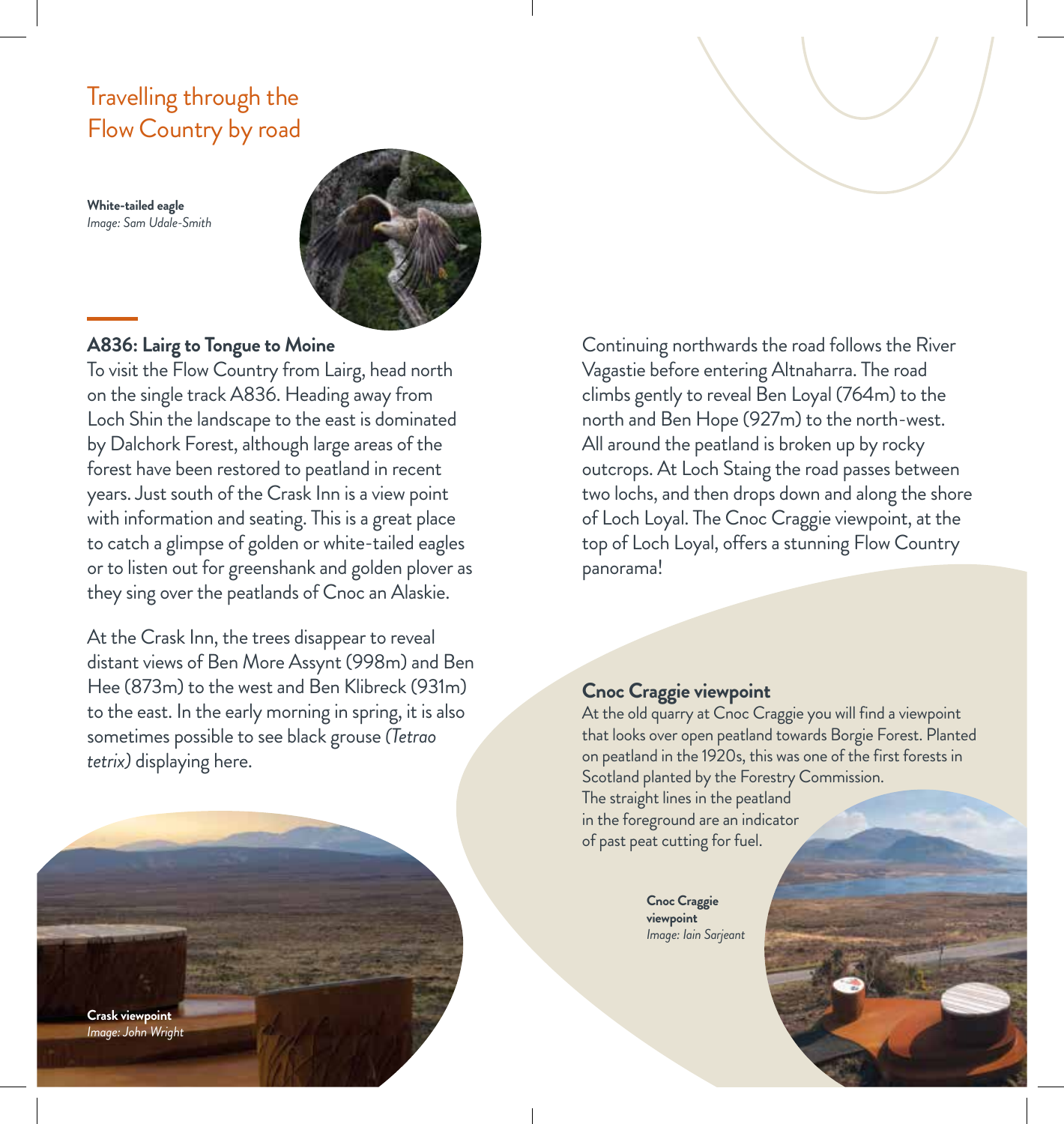Travel north from Cnoc Craggie to reach Tongue. From Tongue, you can travel west, across the stunning Kyle Of Tongue, to reach Moine House.

#### **Moine House**

The long stretch of bog between the Kyle of Tongue to the east and Loch Hope to the west is called 'A' Mhòine' - meaning 'moss' or 'peat' in Gaelic. It was a difficult and dangerous place for travellers to cross until the Duke of Sutherland had a road built across it in 1830.

At the ruin of Moine House you will find viewpoints with information, and two short walks suitable for a wide range of abilities, including wheelchairs.

On a clear day, this is one of the most dramatic locations in the Flow Country. Even when the mountains are hidden in cloud, this is an ideal place to understand why this habitat is called blanket bog . The huge stretch of wet, mossy ground in front of you looks very much like a thick covering draped over the land.



**View from Moine House** *Image: John Wright*



# Travelling through the Flow Country by road

#### **A897: Helmsdale to Forsinard**

From the small fishing village of Helmsdale take the single track road towards Melvich and to the heart of the peatlands. You will pass Baile an Or - the site of Scotland's goldrush in 1869, where people still pan for gold today! The landscape opens up with wonderful views of Ben Armine (704m) and Ben Klibreck (961m) to the west and the Ben Griams to the north.

24 miles north of Helmsdale you will reach Forsinard and the RSPB Forsinard Flows National Nature Reserve.

**RSPB Forsinard Flows National Nature Reserve**  Accessible by train, car or bike. Visitor Centre open daily. 09.00 — 17.00 April to October.

Next to the Visitor Centre, the Dubh-lochain Trail is a great way to explore the bog without getting your feet wet, taking you to the Flows Lookout and through peatland pools. The trail and tower are open at all times.

Guided walks are led by RSPB Scotland staff on a regular basis during the summer.

**Flows Lookout Tower** *Image: Neil Cowie*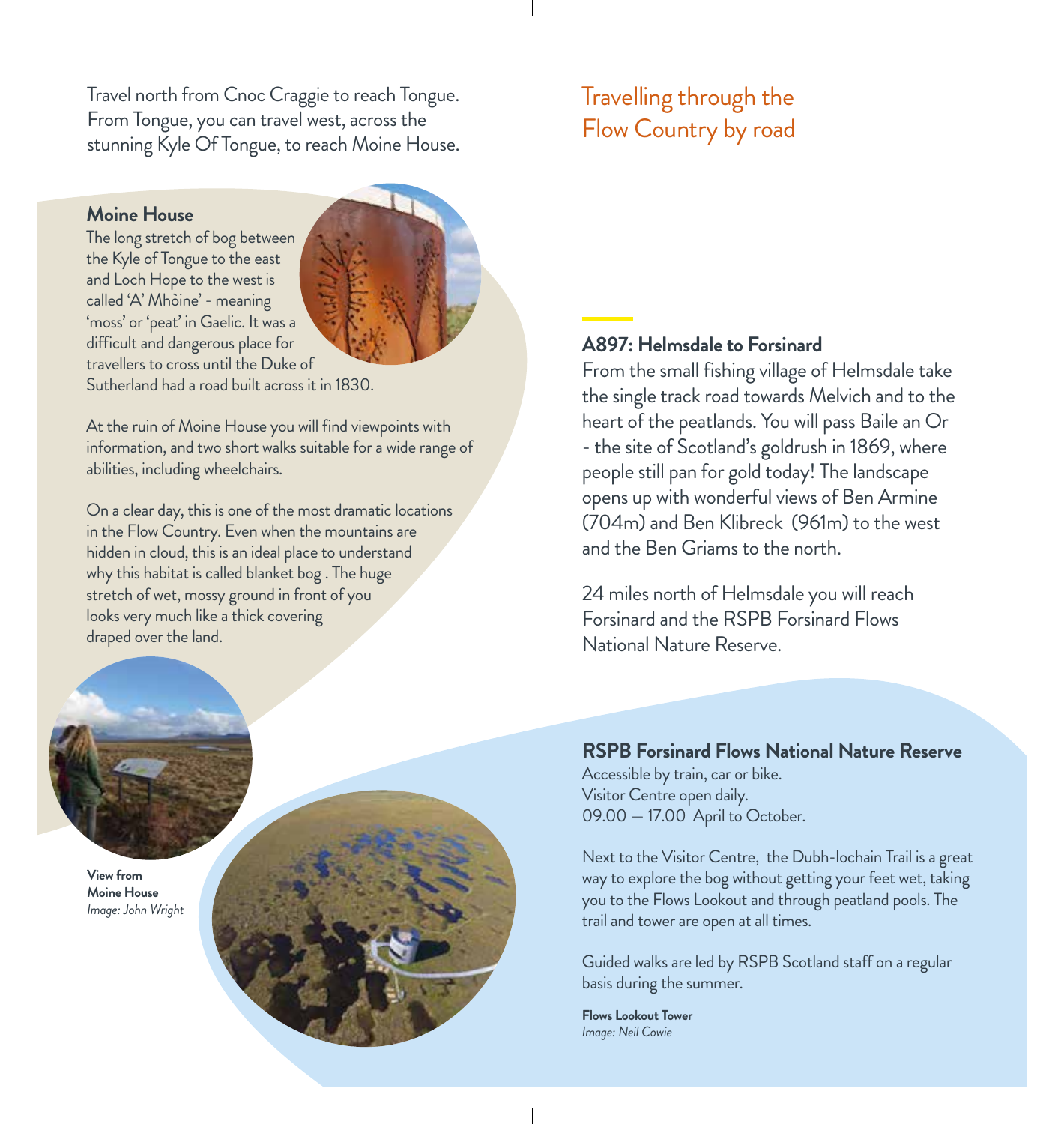# Travelling through the Flow Country by road

Discover the Flow Country

### **A9: Helmsdale to Thurso**

When the A9 turns inland at Latheron follow the road for 5 miles. At Loch Rangag there is an information point and sweeping views to the south and west over peatlands, including *Blar nam Faoileag*, the bog of the seagulls. The impressive open landscape is framed to the north and south by windfarms.

There are two walks close to here listed in the 'Suggested Walks' section of this booklet.

**Loch Rangag**  *Image: John Wright*

Continue north for 18 miles and you will arrive at Thurso, the most northerly town on the UK mainland.

# **Suggested walks**

*Image: Iain Sarjeant*

For more information please check our website at **theflowcountry.org.uk**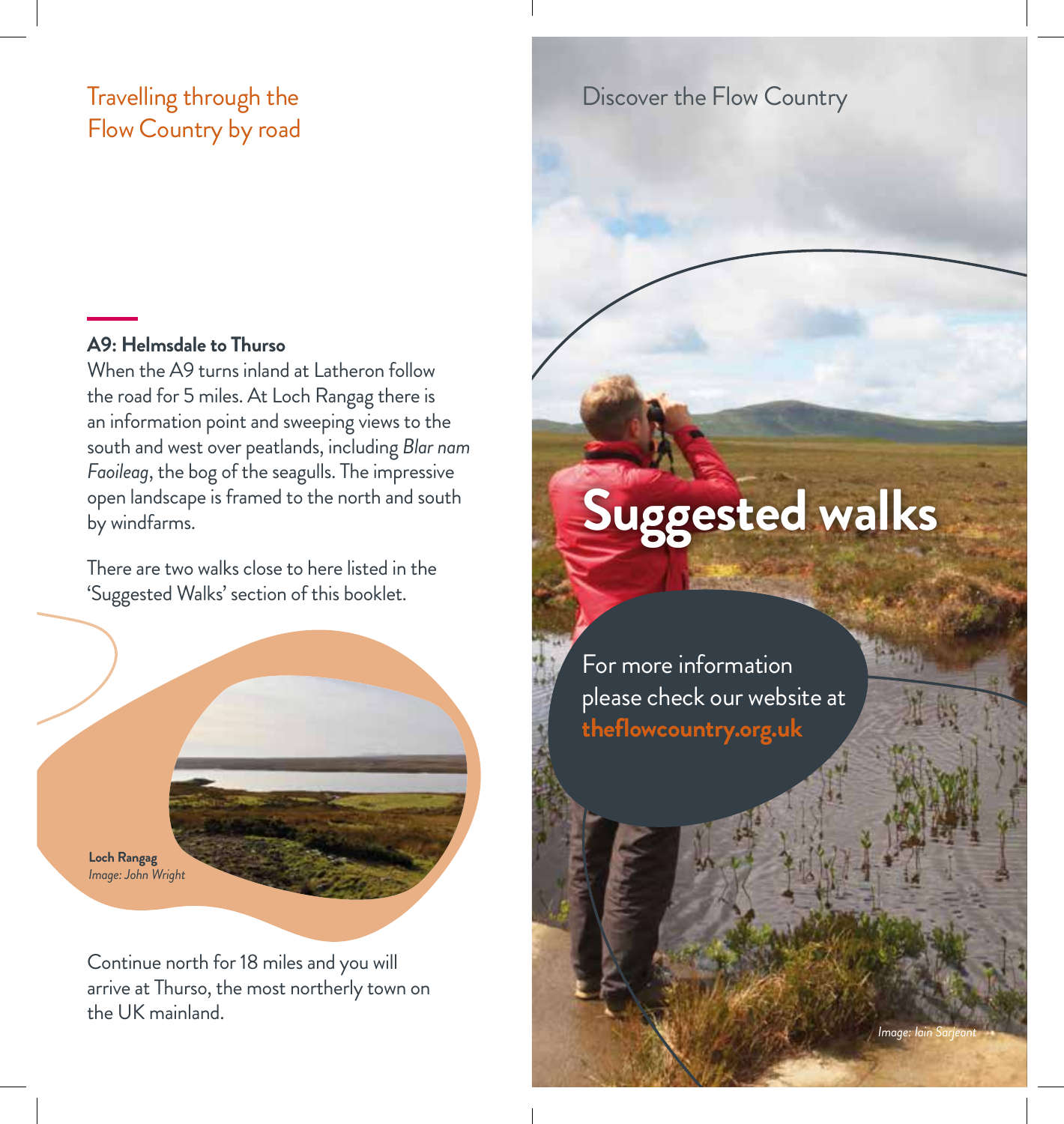# Suggested walks

#### **1 2**

### **Forsinain Trail**

(6.5km) The Forsinain Trail explores the landscapes that make the Flow Country so special, taking you through farmland, open hill ground and former plantation. The farmland is an important feeding ground for birds like golden plover, dunlin and curlew. The trail also takes you past an area of dubhlochain and a small loch where red-throated divers sometimes breed.

**To get there:** Travelling north up the A897, the starting point is 4 miles north of Forsinard. Park at the RSPB Scotland car park opposite the concrete bridge.

Start point co-ordinates: NC 903 485



#### **Loch a'Mhuilinn Walk**   $(16km)$

A short walk with two branches, both leading to the loch. Along the walk you will be able to see areas where people have cut peat in the past for household fuel.

**To get there:** Turn off the junction on the A838 signposted to Talmine and Melness (on the right if you are heading west). Head along this road until you see a small car park on the left, close to a turn off to Melness House.

Start point co-ordinates: NC 579 607

*Image: Andy Hay*



### **Strathy Pools Walk**  (3.2km)

A track leads out to the phone mast and an extensive panoramic view over the North Sutherland part of the Flow Country.

**To get there:** From Strathy, head west on the A836 and park in the first marked parking space just outside the village on the left.

Start point co-ordinates: NC 825 652

**Forsinain Trail in autumn**  *Image: Sydney Henderson*

**Red-throated diver** *Image: Chris Gomersall (rspb-images.com)*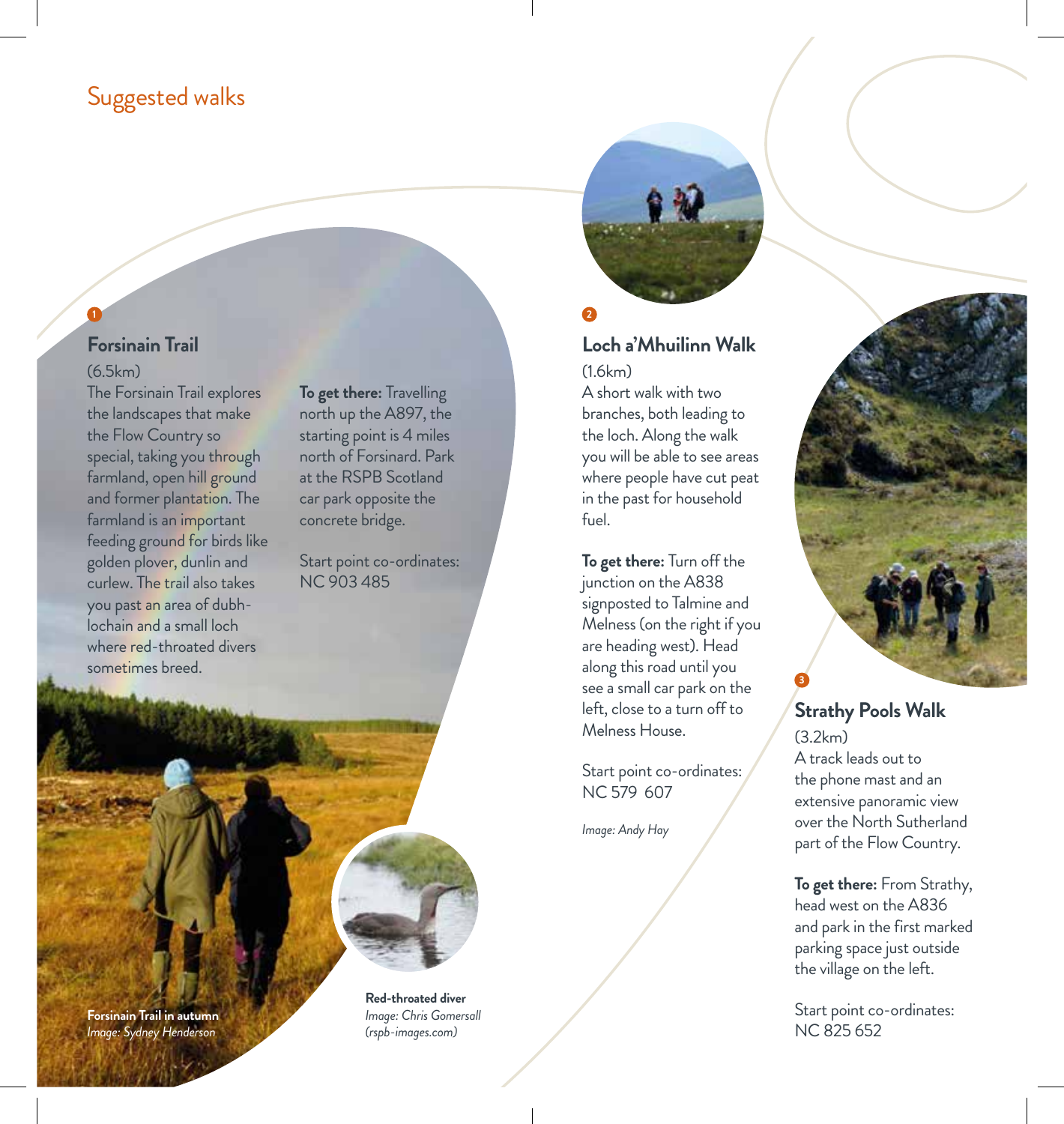# Suggested walks

**Munsary Reserve** 

(9.5km) The reserve at Munsary is managed by Plantlife Scotland. There is a 6-mile return walk along a farm track, along which you can see common heathland and wetland plant species.

**To get there:** Heading North on the A9 beyond North Rangag turn right at Achavanich onto the road signed to Lybster. About 820m from the junction, turn left onto a track, cross a cattle grid and park by the sign on the right

Start point co-ordinates: ND 186 423

More information can be found on plantlife.org.uk

*Image: Andy Hay*

**Bog cotton** *Image: Paul Turner, RSPB*

*Image: Shenaz Khimji*

#### **4 5**

# **Flows of Leanas (Camster wind farm)**

(6 km) A circular walking and bike route, with good views of peatland in different stages of restoration.

#### **To get there:** From

Latheron take the A99 north towards Wick. Shortly after Lybster take a left turn signposted to Grey Cairns of Camster. After the Cairns (which are on the left hand side as you head north) you will see the wind farm and a track turning off to the right.

Start point co-ordinates: ND 257 461

Other walks in the area can be found on **walkhighlands.com highlifehighland.com/rangers highland.gov.uk**